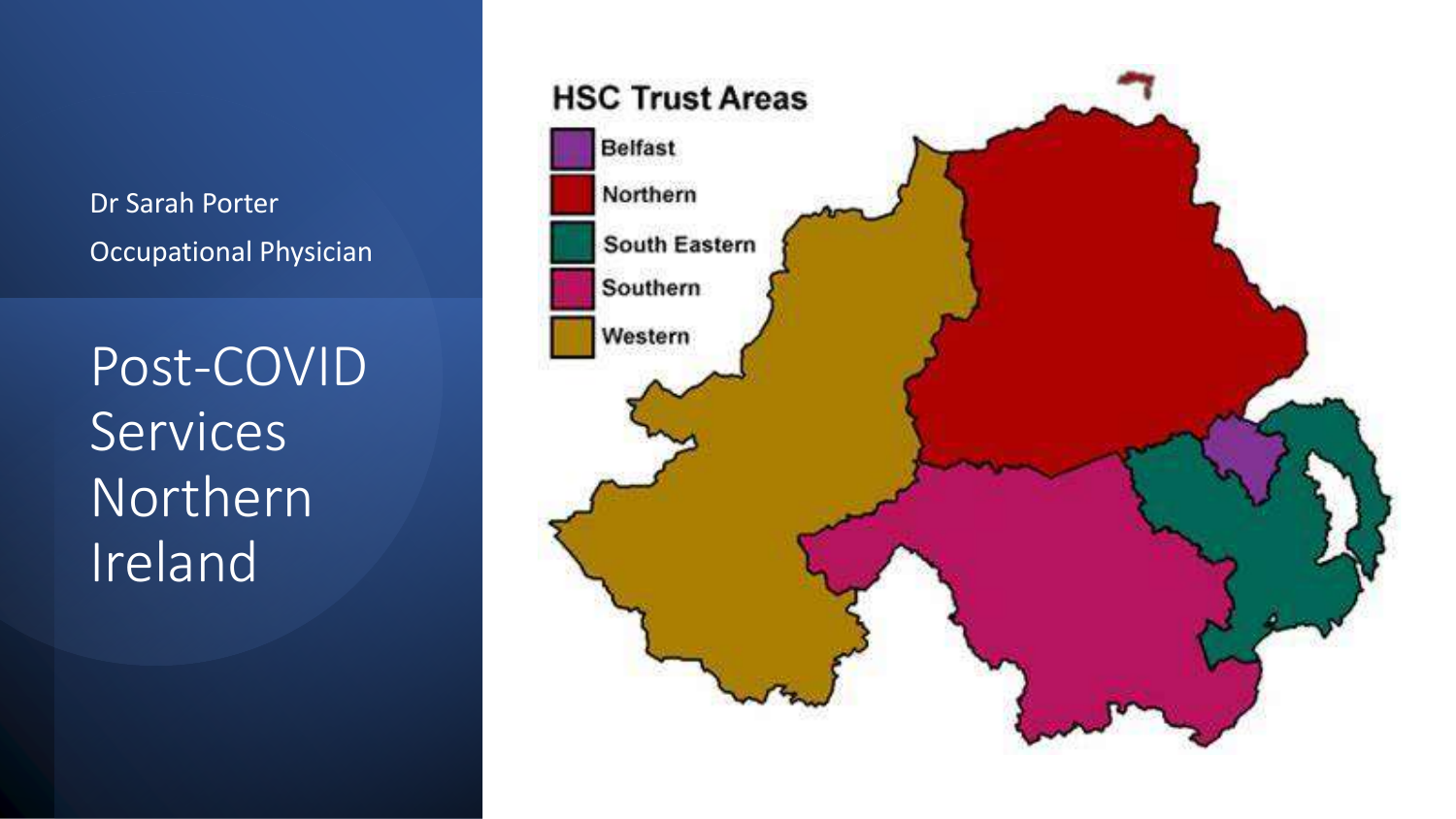

- By 28 April 2021, 120,087 individuals in NI had tested positive for COVID-19.
- 22 June 2021- DoH asked HSCB and PHA to work with Trusts to bring forward proposals to support people who continue to experience longer term physical, mental health, and cognitive effects following COVID infection.
- Proposal to DoH encompassed 6 separate strands, and received Ministerial approval.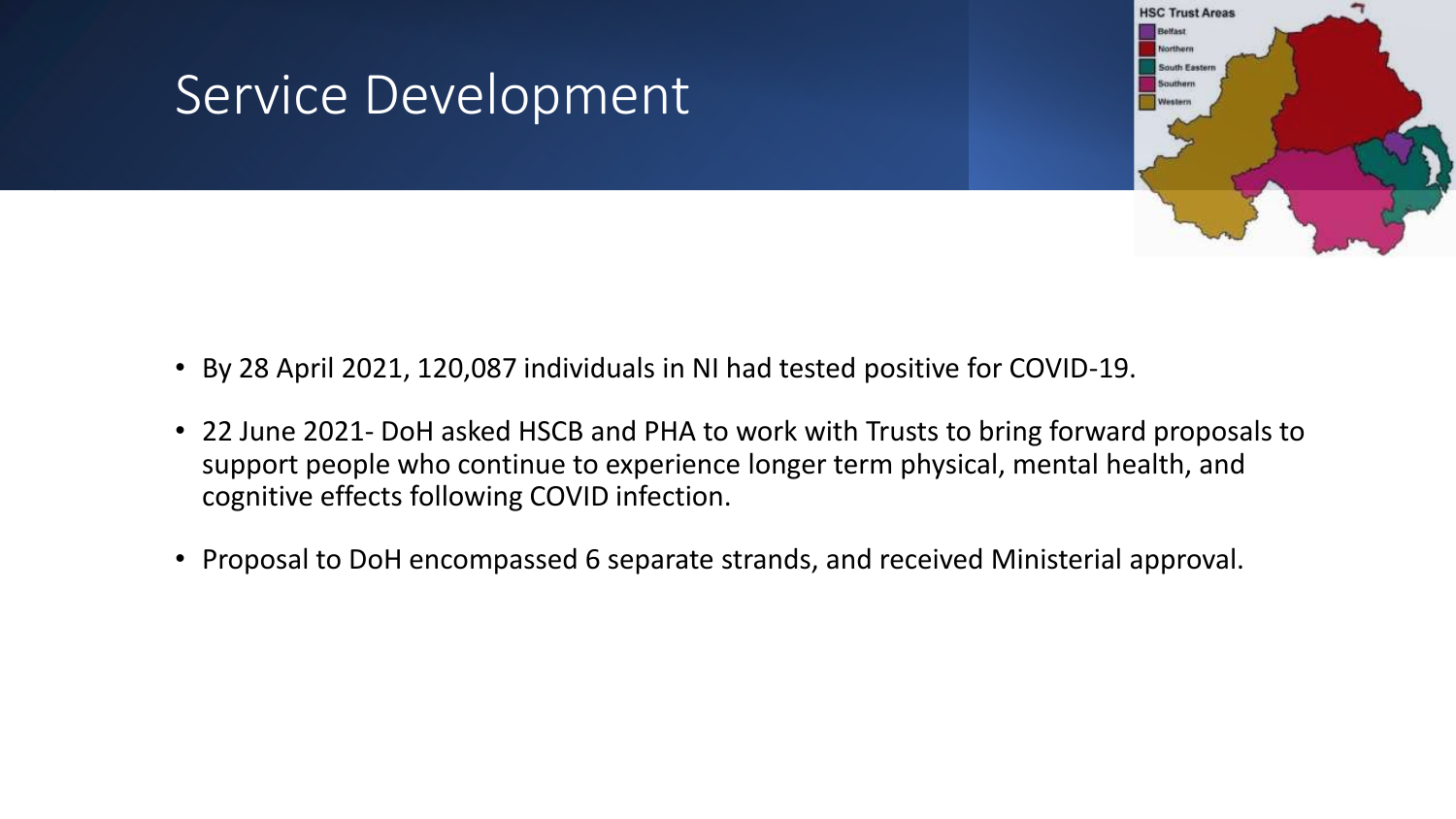#### Service Development

Rolfast Northern **South Easten** Southe Western

**HSC Trust Areas** 

- Strand 1 Post-COVID-19 syndrome patients referred by primary or secondary care to a one-stop MDT assessment service (operational since November 2021).
- Strand 2 Bespoke pulmonary rehabilitation and dysfunctional breathing service for patients with significant respiratory symptoms post-COVID-19.
- Strand 3- Patients discharged from critical care.
- Strand 4- Strengthening psychology support to all Trusts.
- Strand 5- Regional MDT clinical physiology, SLT and dietetic support.
- Strand 6- Signposting and access to self-management resources (being taken forward centrally by DoH).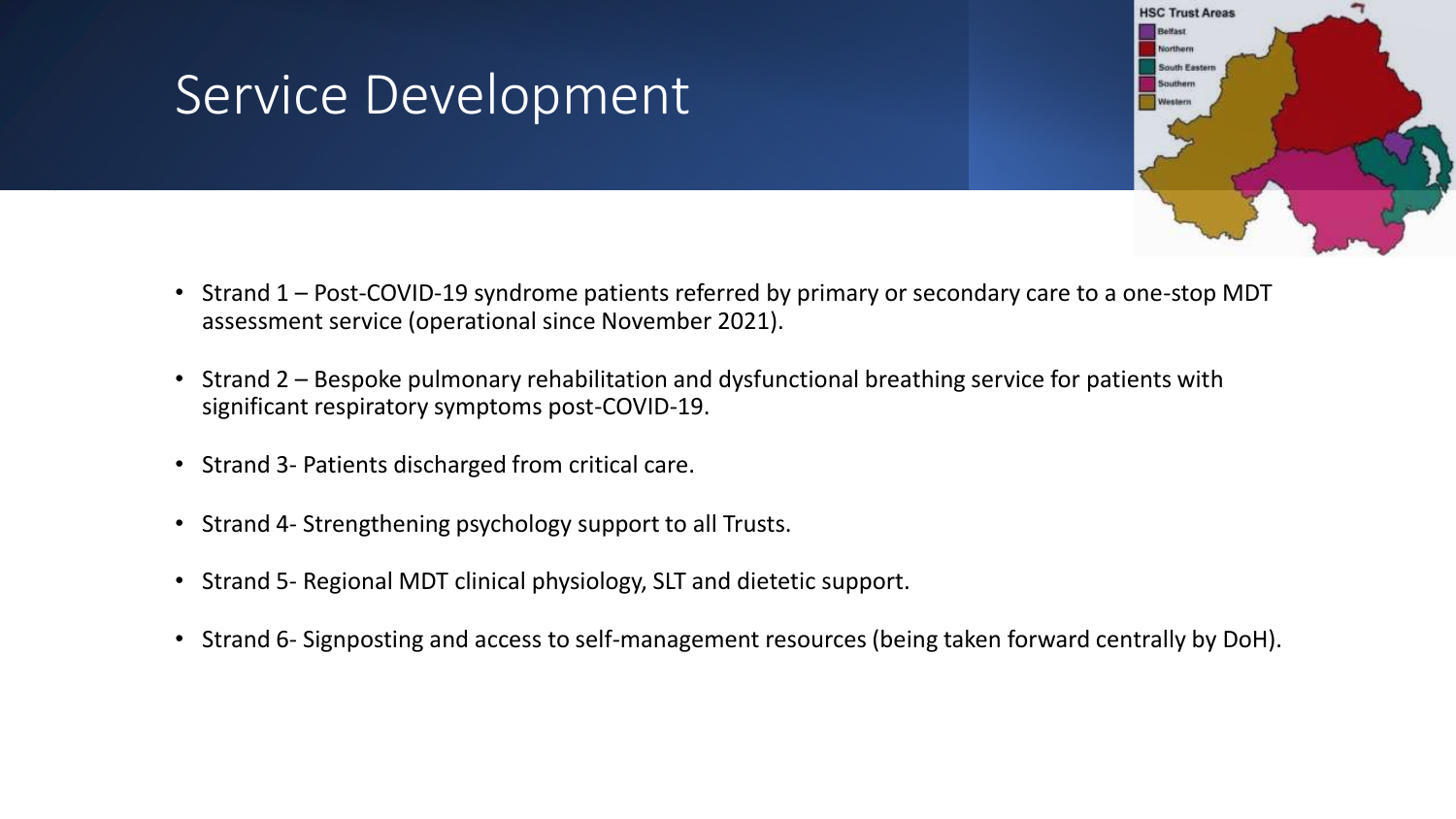# Funding and Commissioning in NI

- **HSC Trust Areas Belfast** Northern **South Eastern** Souther Western
- Funding only in place until end of March 2022. Some regional variation in funding between Trusts.
- PHA/HSCB initially linked in with Wales service/model (telephone triage). Changed to paper triage in Dec 2021; allocated to one professional in team for assessment.
- Service commissioned is a single assessment and onward referral to other services, with no funding for onward review of individuals. Assessment standardised, based on Yorkshire assessment scale.
- Variation between NI Trusts with respect to medical input.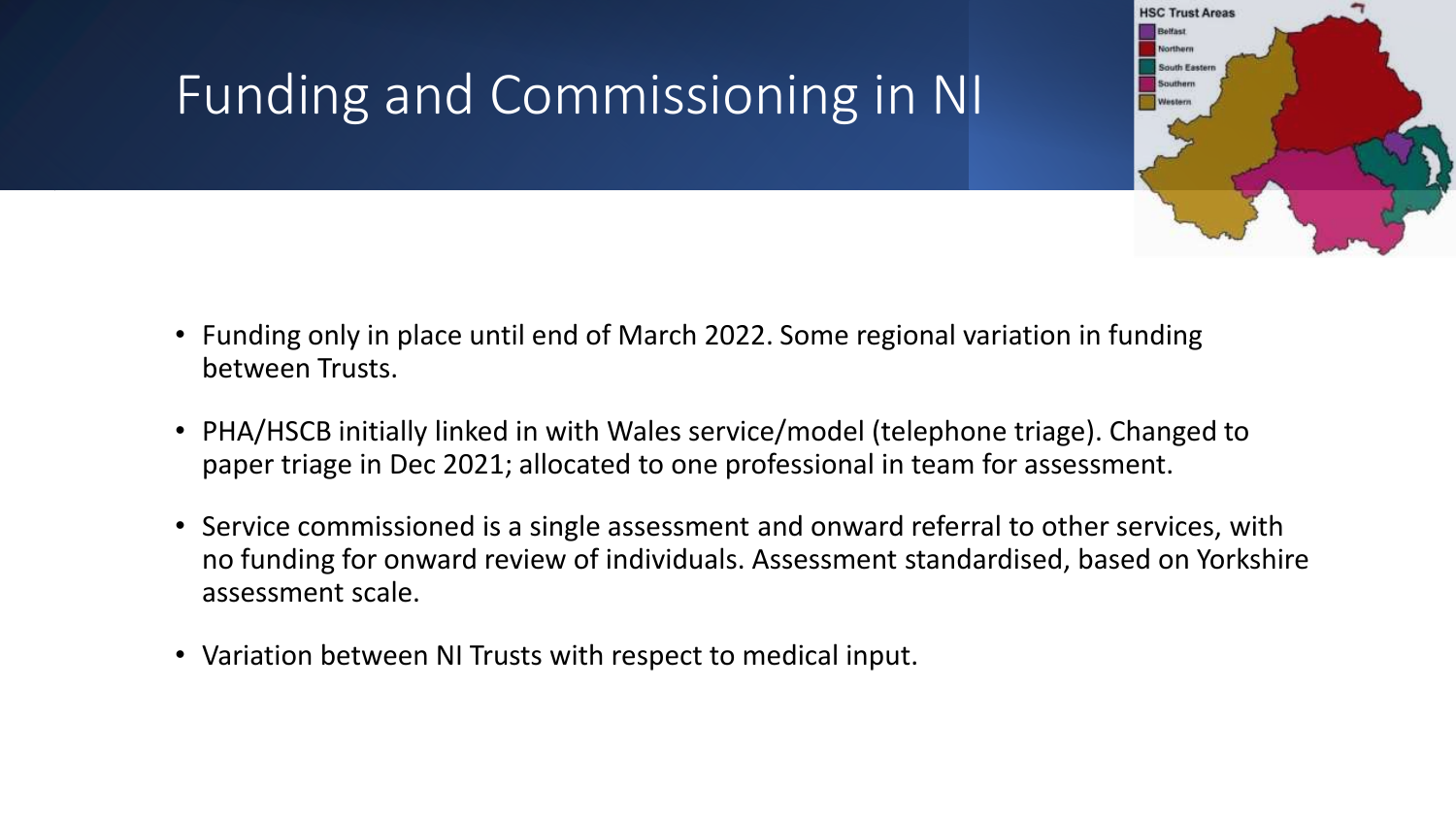## Post-COVID Service (Strand 1)

**HSC Trust Areas Belfast** Northern **South Easten** Souther Wester

- Aim: one-stop MDT assessment service for post-COVID-19 patients referred by primary or secondary care.
- MDT composition: Occupational Therapists, Physiotherapists, Nurse, Doctor, (Psychologist attending MDT meeting), Administrator.
- Majority of diagnostic tests are expected to have been completed prior to referral, in order to exclude other causes for symptoms.
- Clinic is not expected to provide an automatic medical assessment or examination.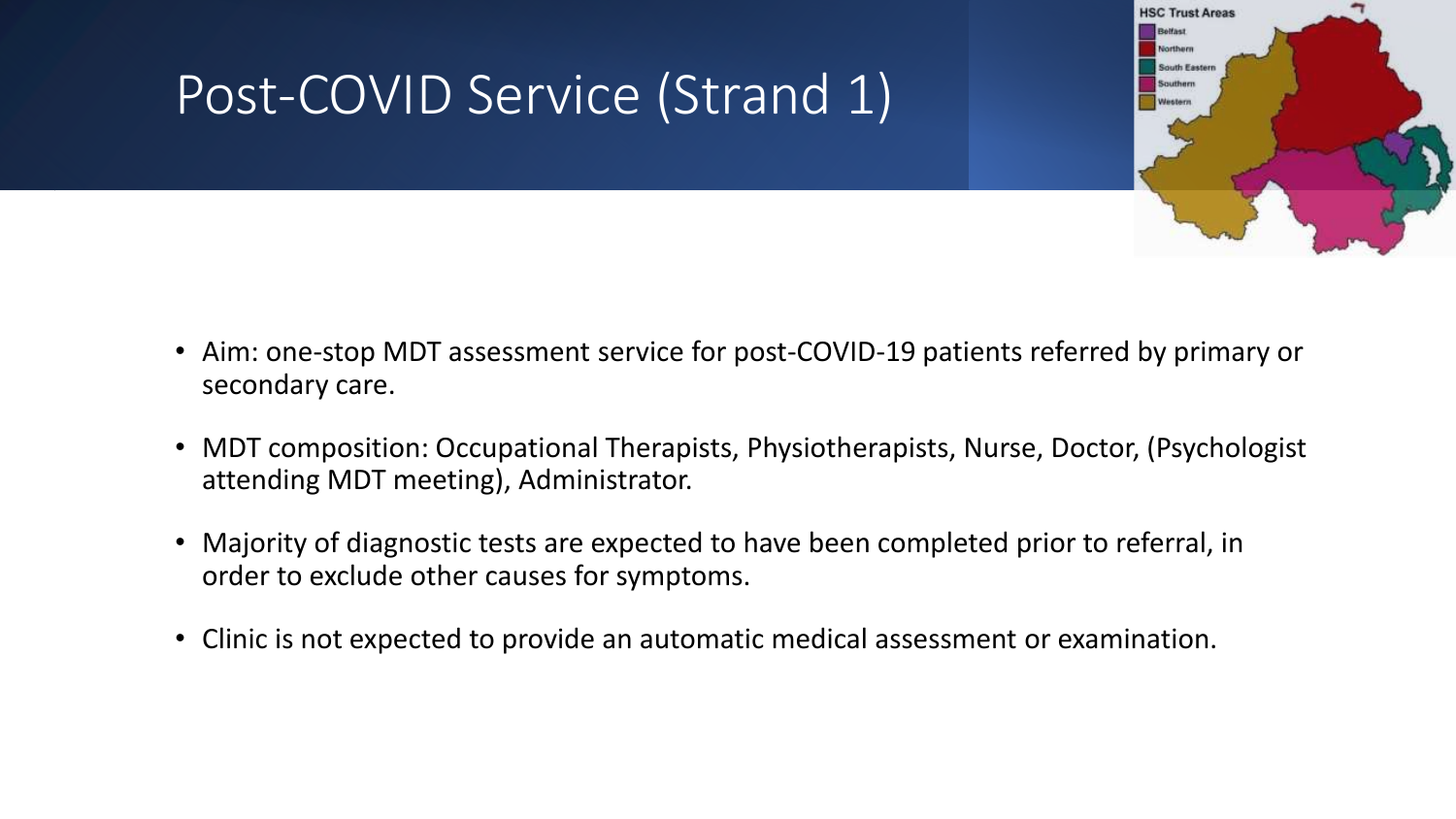Outpatient Waiting Times by Trust, in Weeks – Routine (Urgent in brackets, where data available) DoH does not hold any data on waiting times for Long COVID clinics.



|                                        | <b>Southern Trust</b><br>(May 2021) | <b>South Eastern</b><br><b>Trust</b><br>(Aug 2021) | <b>Western Trust (Dec</b><br>2021) | <b>Northern Trust</b><br>(Dec 2021) | <b>Belfast Trust</b> |
|----------------------------------------|-------------------------------------|----------------------------------------------------|------------------------------------|-------------------------------------|----------------------|
| <b>Cardiology</b>                      | 147                                 | 126                                                | 50(21)                             | 59 (32)                             | Data not available   |
| <b>Respiratory</b>                     | 178                                 | 146                                                | 279(22)                            | 224 (108)                           | Data not available   |
| <b>Neurology</b>                       | 223                                 | 328                                                | 372 (152)                          | 254 (100)                           | Data not available   |
| Rheumatology                           | 227                                 | 221                                                | 218(161)                           | 200(90)                             | Data not available   |
| <b>Direct access</b><br>echocardiogram | 157                                 | Data not available                                 | Data not available                 | Data not available                  | Data not available   |
| <b>Psychological therapies</b>         | 93                                  | Data not available                                 | Data not available                 | Data not available                  | Data not available   |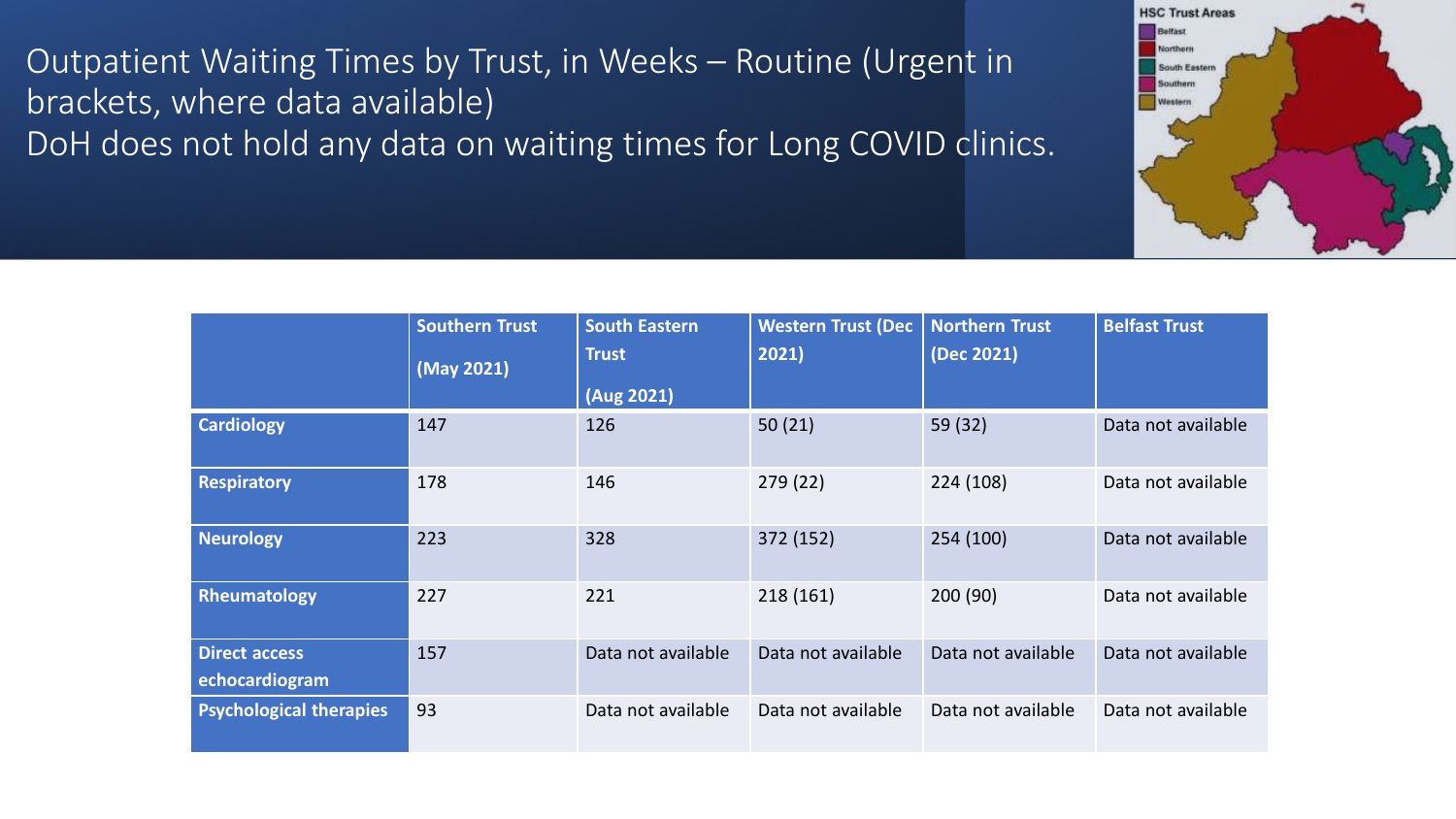### Referral Pathways

**HSC Trust Areas Belfast** Northern South Eastern Souther Western

- Referral pathways regionally agreed, directed by DoH.
- Electronic referral by GP.
- Referral from secondary services: pulmonary rehabilitation; community respiratory service; respiratory hub; pain service; condition management programme; occupational health (but direct OH referral to post-COVID service in SEHSCT is for Trust employees only).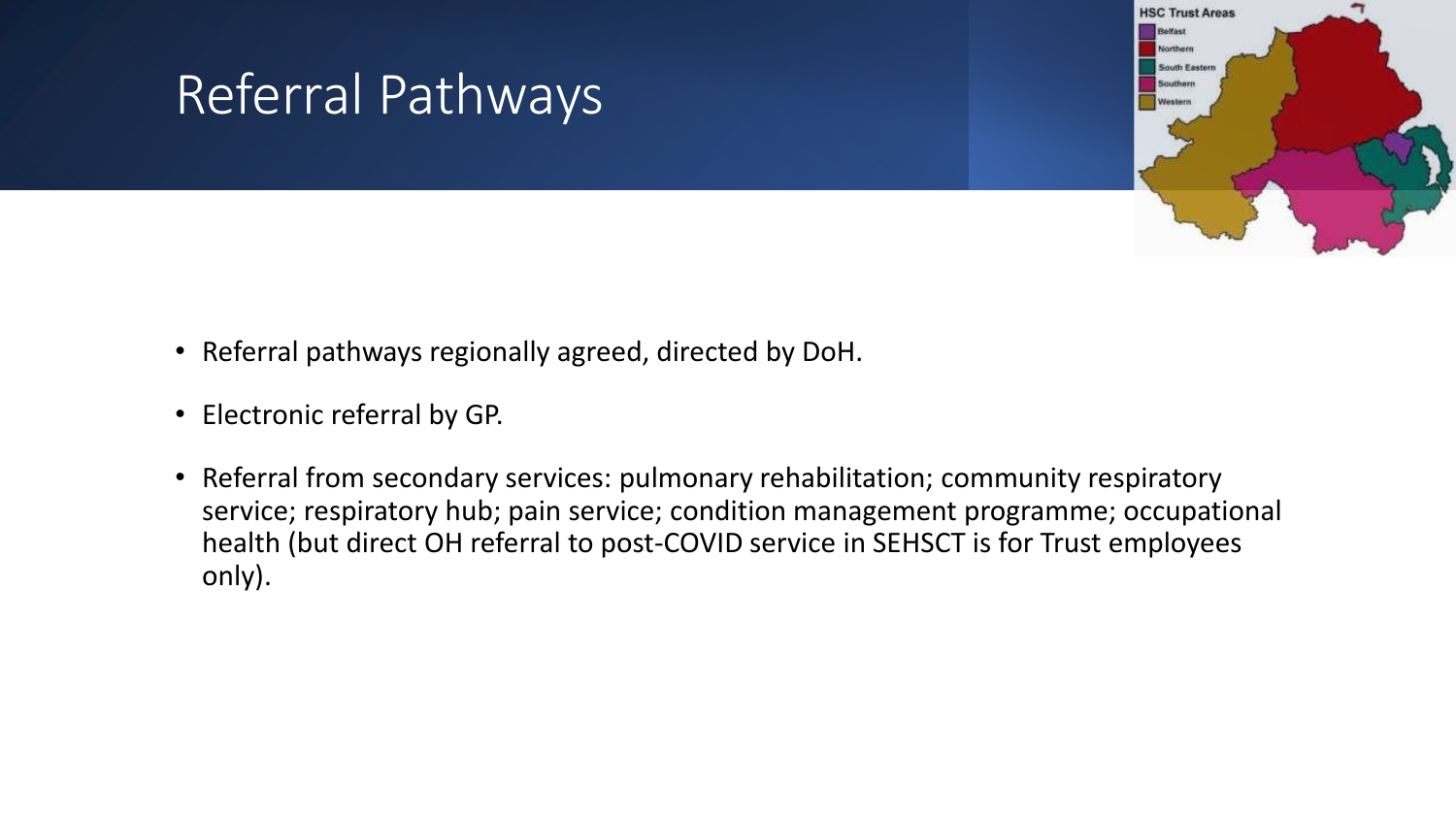## Referral Criteria- Inclusion



- 16 years plus.
- Signs/symptoms that develop during or following an infection consistent with COVID-19 which continue for more than 12 weeks, and are not explained by an alternative diagnosis.
- Patients hospitalised with COVID-19 who have not had an assessment in other strands; patients never admitted to hospital.
- Patients who had positive SARS-Cov-2 serology, or clinically diagnosed in the absence of a positive test, or not tested at all.
- Patient's GP has investigated and ruled out other potential causes of ongoing symptoms.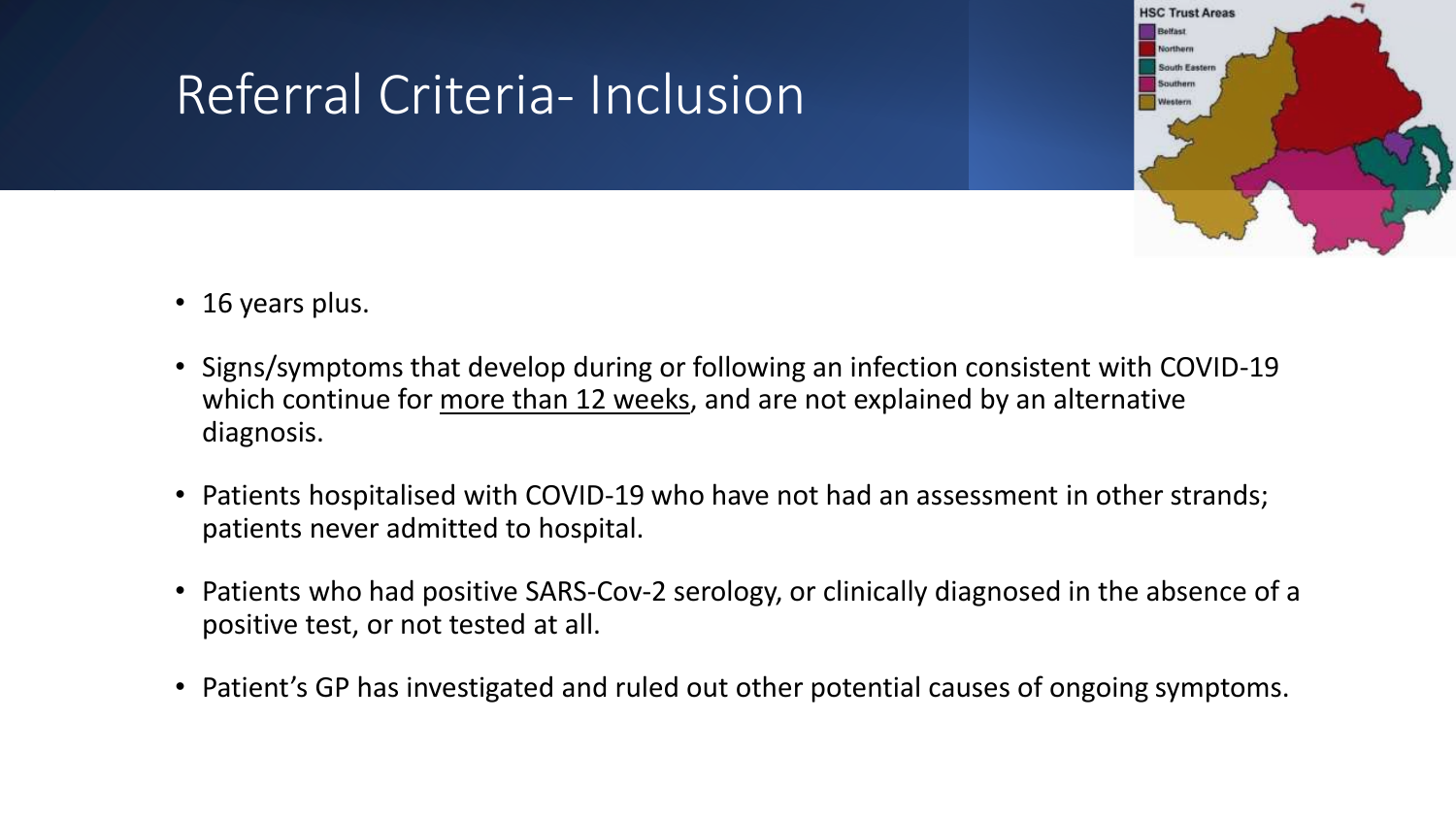#### Service Provision

- **HSC Trust Areas** Belfast Northern **South Easter** Souther Wester
- Referral received and clinically triaged (Dec 2021 SEHSCT 87% GP referral; 13% secondary care).
- Paper triage allocated to appropriate healthcare professional.
- Patient contacted and appointment arranged (virtual or face to face).
- Assessment and provision of self-management advice and information on COVID recovery app; onward referral.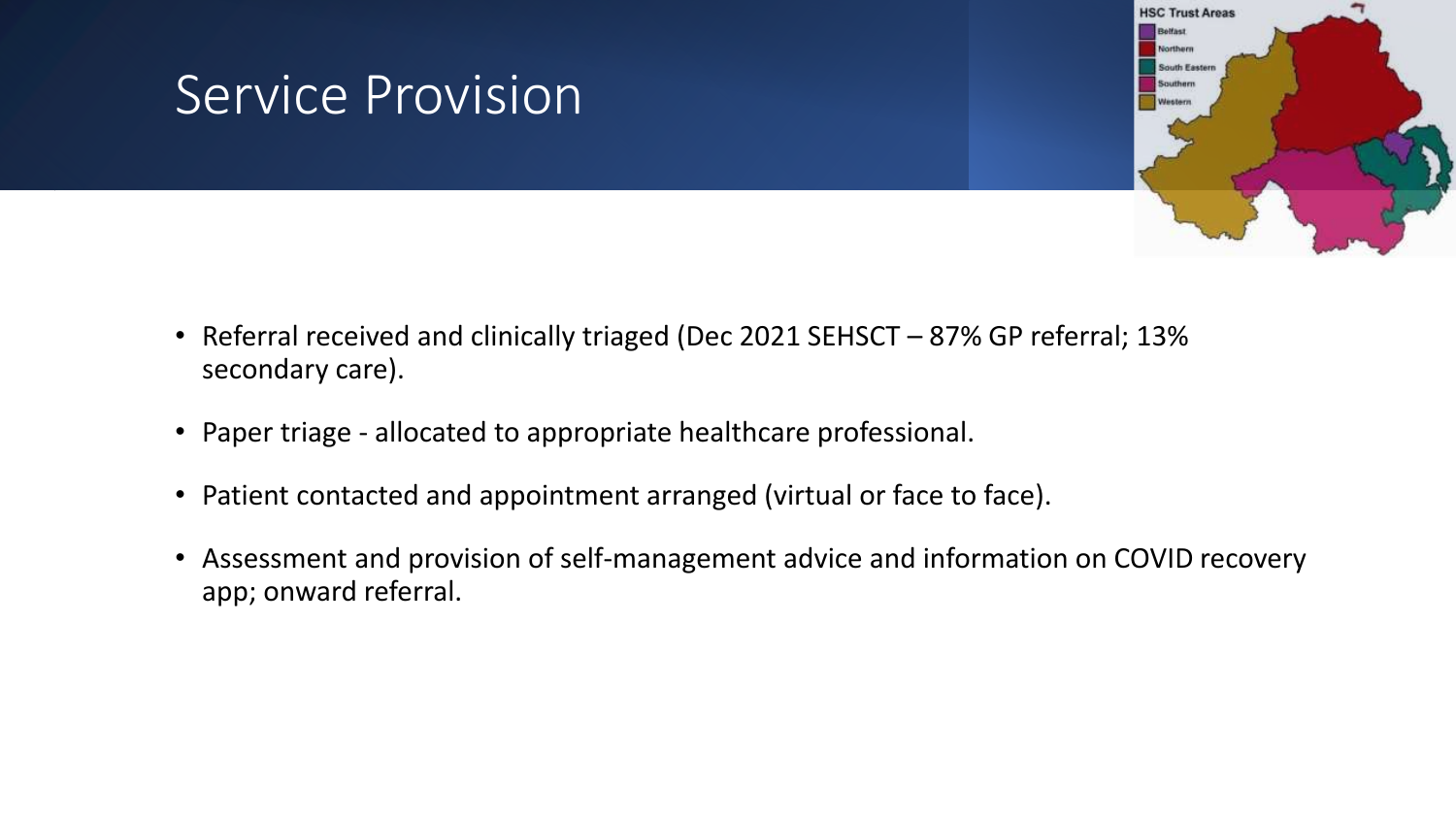#### Assessment

**HSC Trust Areas** Reiffast Northern **South Eastern** Southe Western

- History, pre-existing conditions, medication.
- Impact assessment.
- Vocation/employment.
- Euro Qual 5DF (mobility; self-care; usual activities; pain/discomfort; anxiety/depression).
- C19 Yorkshire RCT.
- SLT screening voice and throat, swallowing, communication.
- Dietetic screening tool.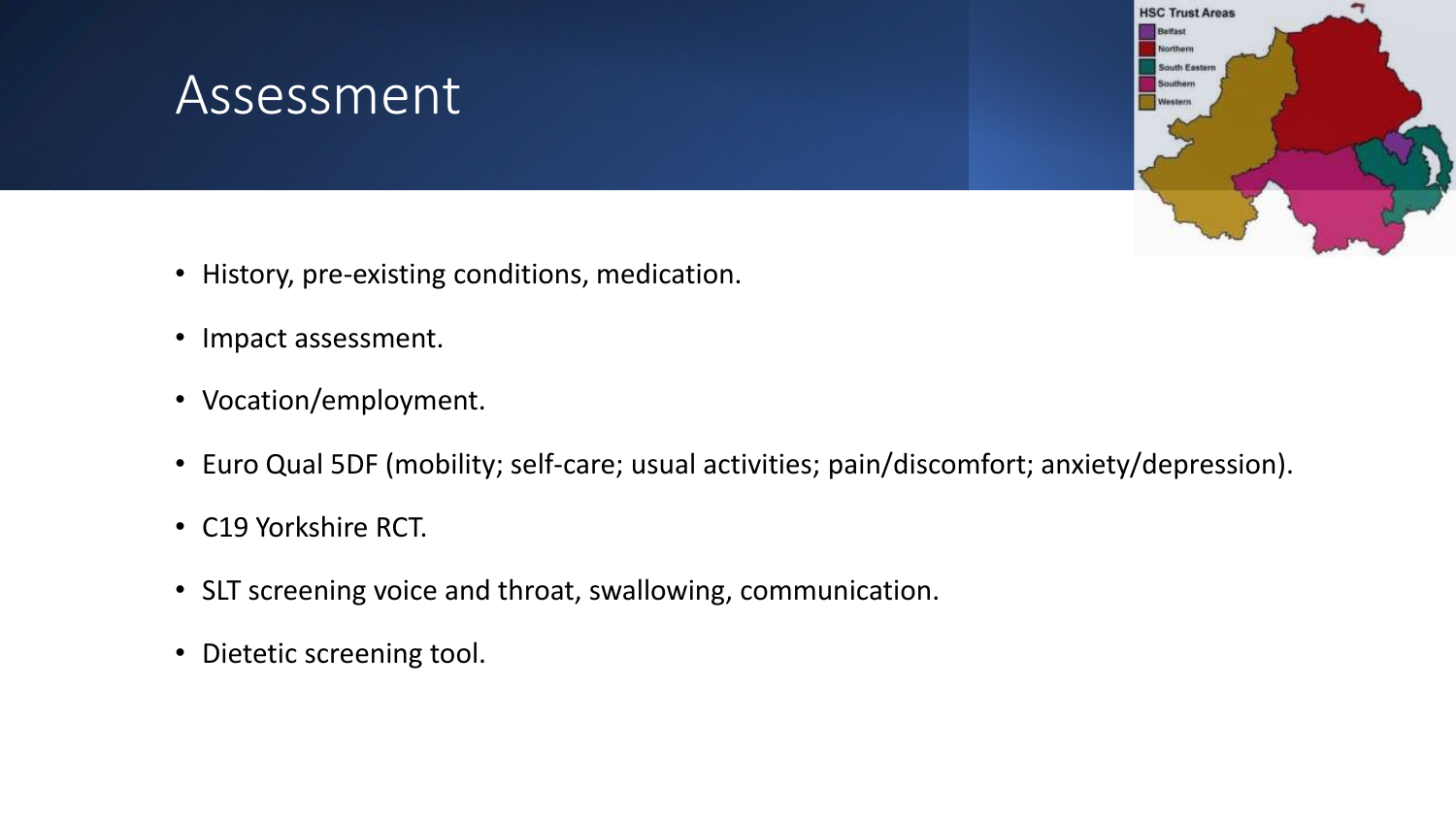

- Onward referral to services to support management of symptoms.
- Onwards referral to services for further assessment and/or intervention.
- Discharge with signposting and provision of self-management information, including COVID Recovery app (Wales COVID recovery app being used; no NI-specific app).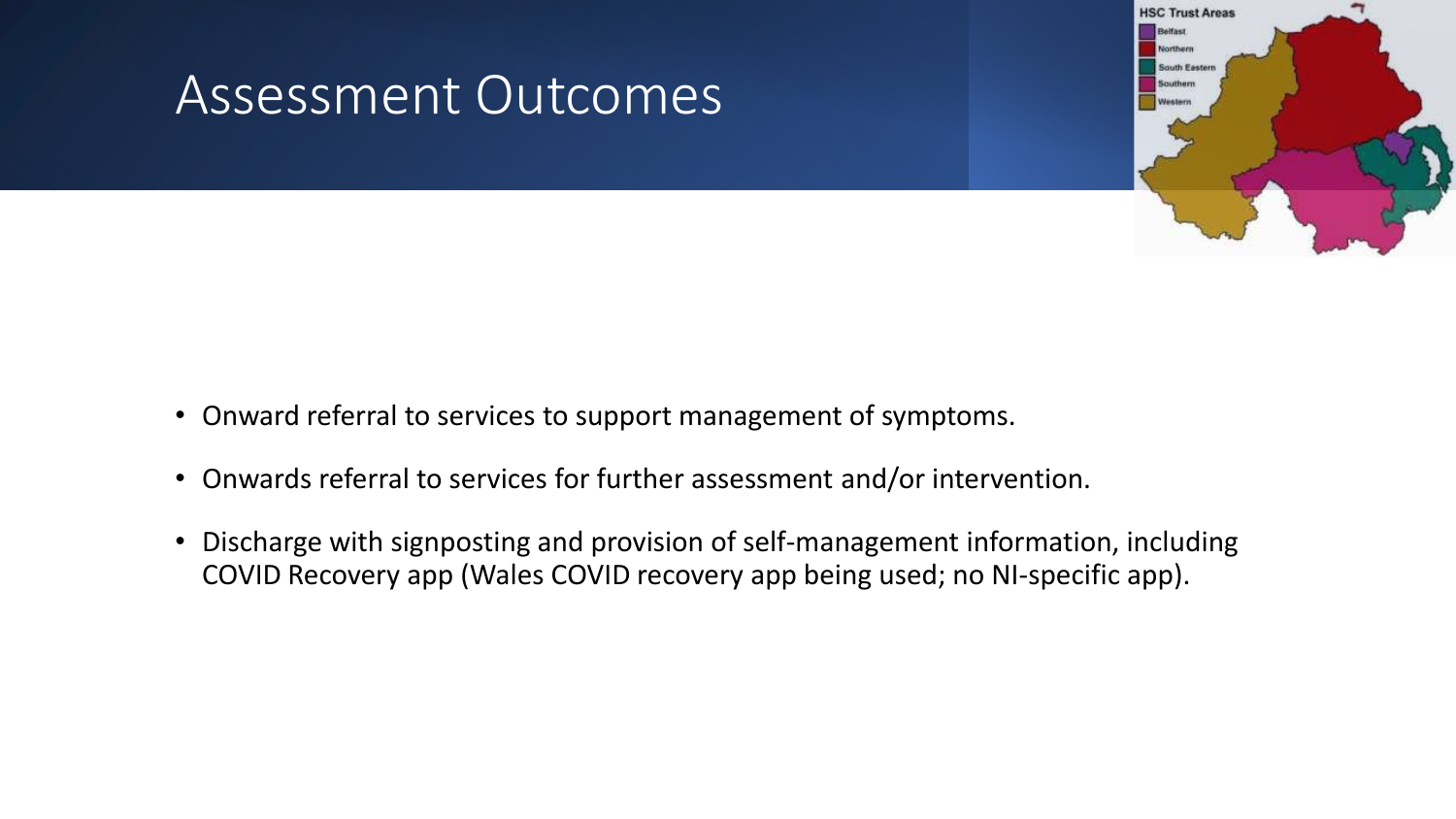### Post-COVID Service Outcomes to Date

• Onward referral pathways to pulmonary rehabilitation, condition management programme, psychology, dietetics, community OT, voluntary sector.

**HSC Trust Areas Belfast** Northern South Eastern Souther Western

- Additional pathways in place: SLT, spirometry, pain service.
- Outcome measure used is PREM (Patient Rated Experience Measure)- subjective data only:
- *To what extent do you agree or disagree that the post-COVID service has provided you with self-management support or access to other services (strongly agree/agree/neither agree nor disagree/disagree/strongly disagree)*
- *Thinking about the post-COVID service overall, how satisfied are you? (very satisfied/satisfied/neither satisfied or dissatisfied/dissatisfied/very dissatisfied).*
- *How likely are you to recommend the post-COVID service to family, friends, or work colleagues if they need similar support? (not at all/very unlikely/a little unlikely/don't know/a little likely/very likely/definitely recommend).*
- No outcome measure relating to return to work, despite acknowledgement that most referred to the service are of working age.